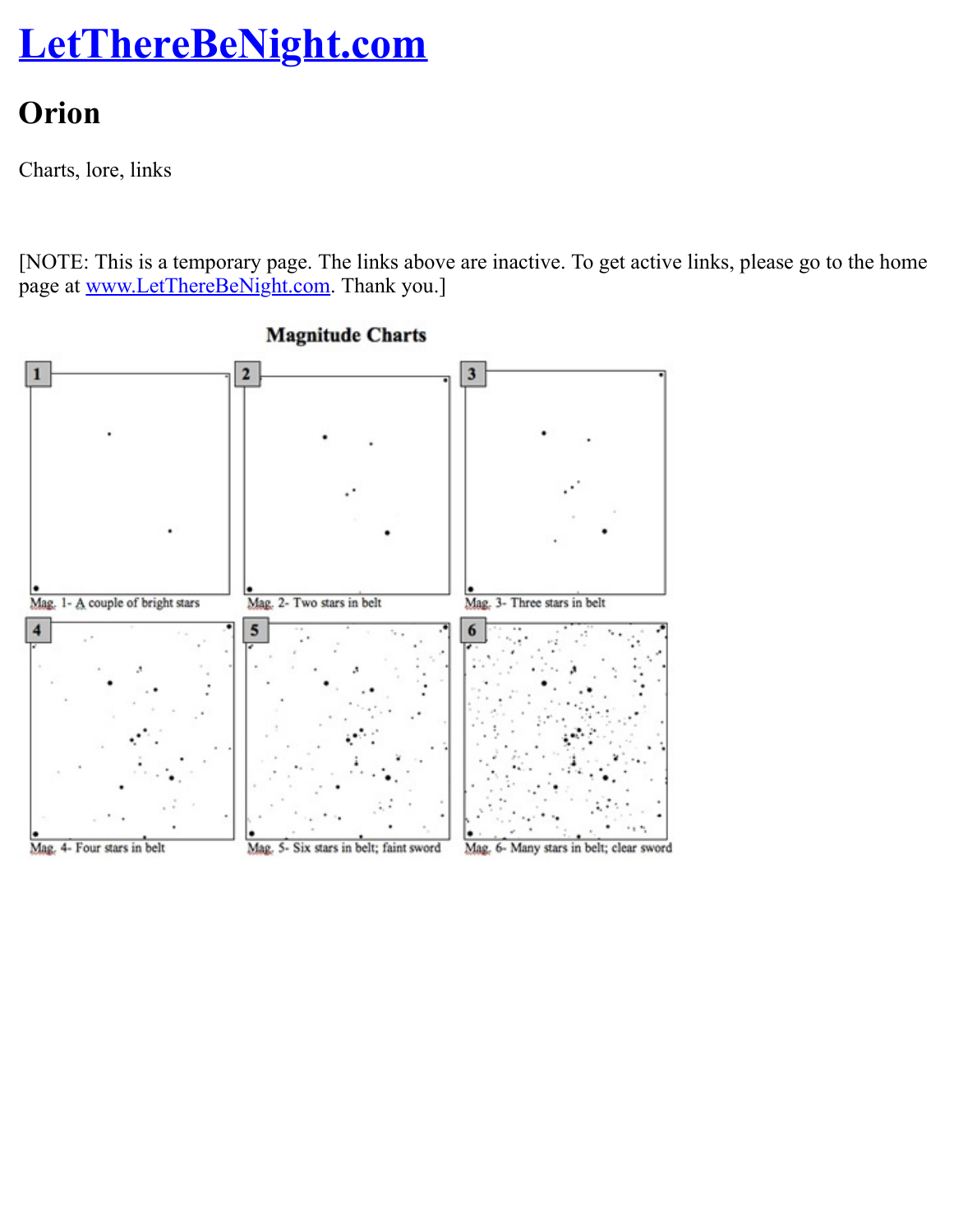



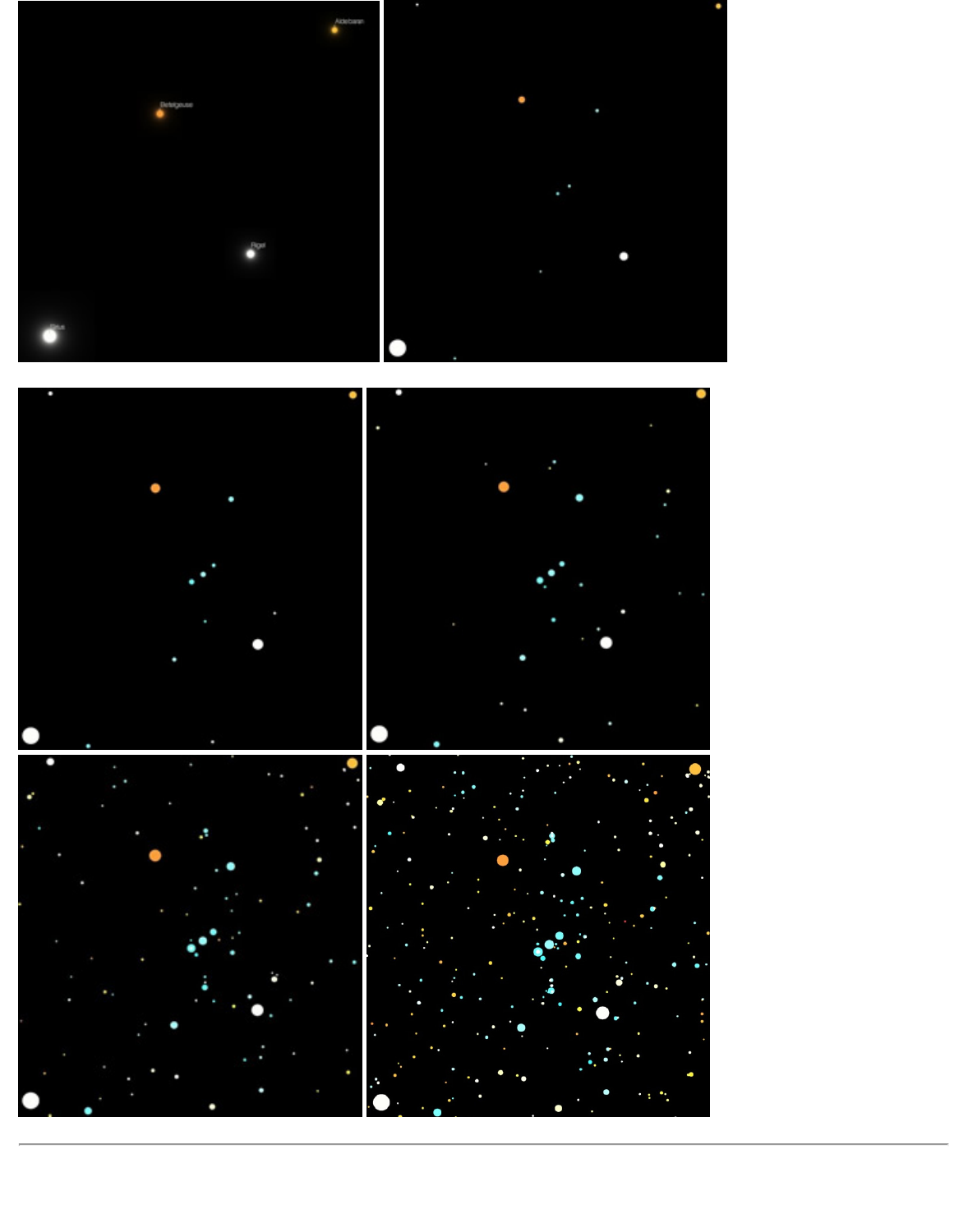

# **Orion on a Paper Pl[ate](http://www.lettherebenight.com/Orion-mags.tiff)**

Orion on a paper plate at http://analyzer.depaul.edu/paperplate/globe.htm.



# **[Orion at Bittersweet](http://www.lettherebenight.com/globe09242.JPG)**

### From /bittersweet.html:



Here are links to some great drawings by kids depicting Orion, with more images at www.nightwise.org/kidart.htm:

- AbbyD.jpg  $\bullet$ A Girl by Abby D.
- AbigailL.jpg "My duck is swimming." Abigail L.
- AndrewH.jpg